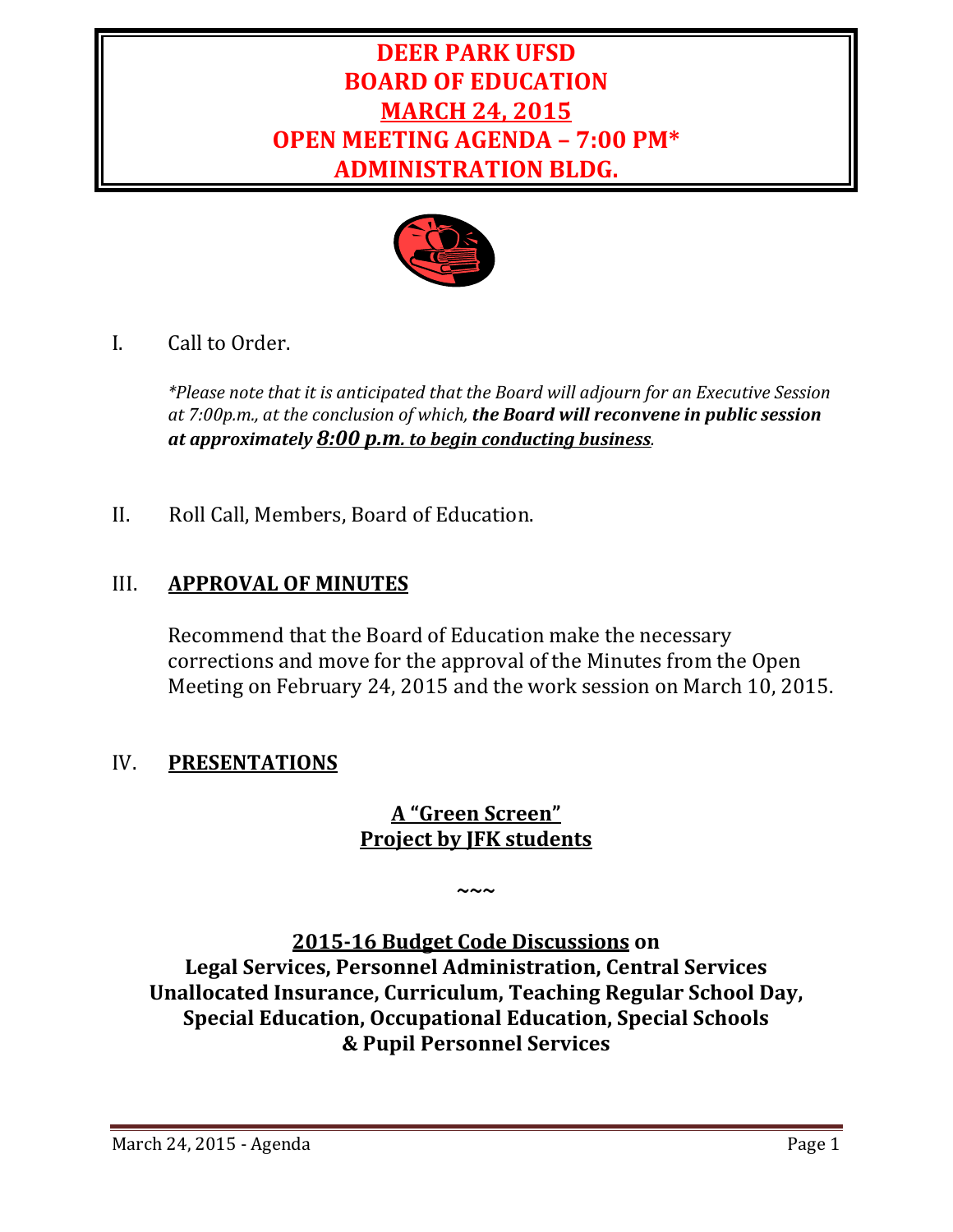# V. **NEW BUSINESS:**

#### **1. ANNUAL DISTRICT ELECTION , BUDGET VOTE AND PUBLIC NOTICE**

Recommend, that the Board of Education approve the following Resolution:

**Section 1 - Date/Place/Time/Purpose of Vote:**The Annual District Election and Budget Vote of the Deer Park Union Free School District will be held on Tuesday, May 19, 2015 at the Deer Park High School, 1 Falcon Place, Deer Park. Said Annual District Election and Budget Vote as set forth in the Notice of said Annual District Election, annexed hereto, shall be held for the purposes of :  $(1)$  voting upon the annual School District Budget and Tax Levy for the school year 2015-2016; (2) electing three members of the Board of Education; two for a term of three years for the seats of Donna Marie Elliott and Robert Marino, beginning July 1, 2015 through June 30, 2018, and one for a term beginning upon election and through June 30, 2016 for the seat of Kristine Rosales; and (3) transacting such other business as may properly come before the voters. The polls will remain open from 7:00 a.m. until 9:00 p.m. and as much longer as may be necessary to enable the voters then present to cast their ballots.

**<u>Section 2 – Public Hearing:</u>** A public hearing on the proposed budget of the School District will be held on May 12, 2015, at the at the Administration Office, 1881 Deer Park Avenue at 7:30 P.M.

**<u>Section 3 – Legal Notice</u>:** The Legal Notice of the Annual District Election and Budget Vote provided for in Appendix A is deemed a part of this Resolution, including each proposition to be presented to the qualified registered voters of the School District required by law to be contained in such Notice, and is hereby approved.

**<u>Section 4 - Publication of Legal Notice</u>**: The District Clerk is hereby authorized and directed to cause notice to be given of said Annual District Election and Budget Vote in the form prescribed above, by publishing the Notice four times within the seven weeks next preceding such Annual District Election, the first publication to be at least forty-five days prior to the said Annual District Election, in the Beacon and Long Island Business News, two newspapers having general circulation in said School District, and by giving such other notice as, in her discretion, may be deemed desirable.

**Section 5 – Designation of Permanent Chairperson and Acting Clerk**: The District Clerk, Lisa Brennan is hereby appointed to serve as permanent chairperson of the Annual Election and Budget vote; and Concetta Bertelle is hereby appointed as acting clerk to serve in absence or inability of the District Clerk to act on the day of the vote.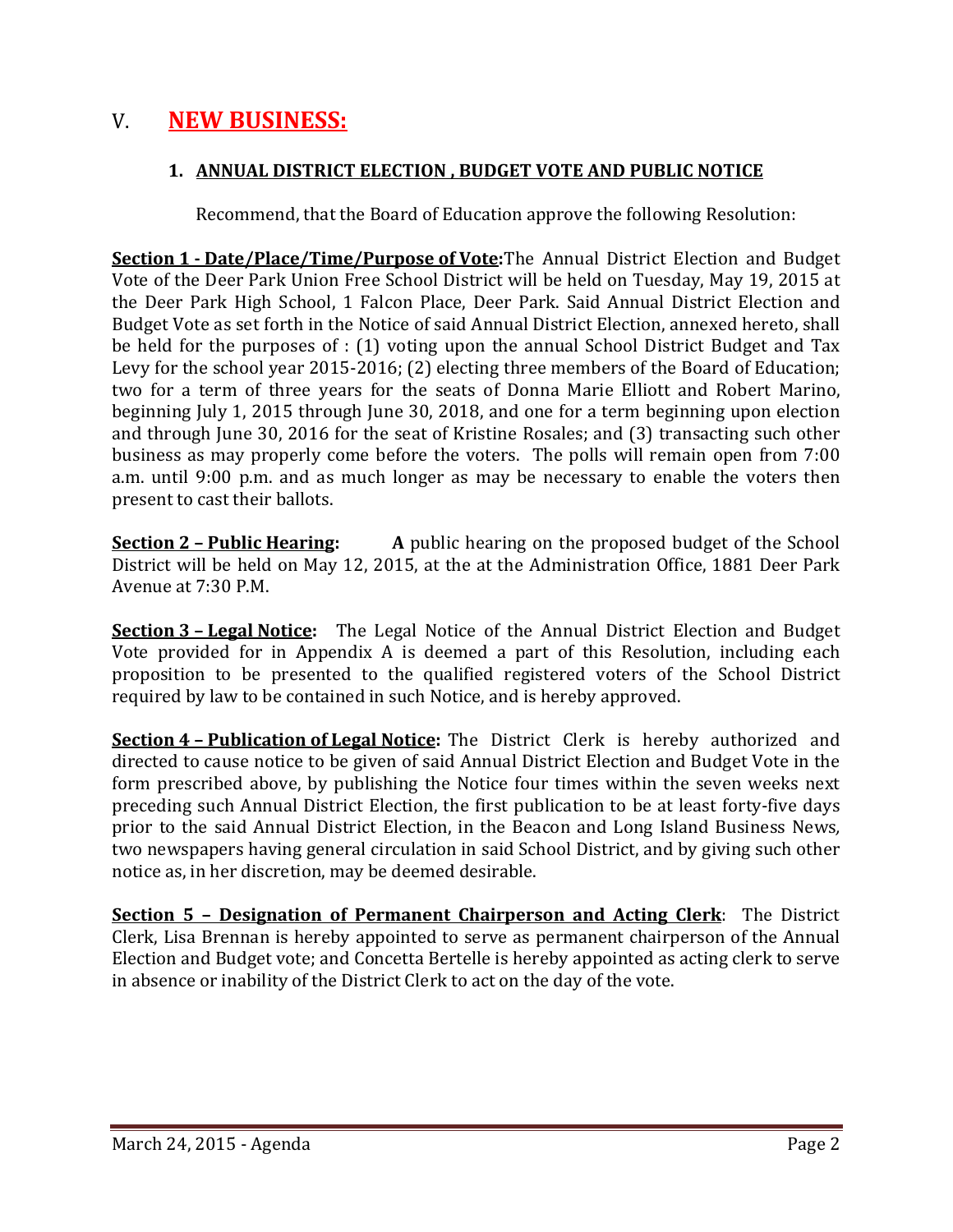**Section 6 – Appointment of Election Inspectors:** The following qualified voters of said School District are hereby appointed as the election inspectors for the Annual District Election and Budget Vote:

| Lucy Caldone      | Pat Alfano       | Elena Scaglione        | Gina L. Vogler |
|-------------------|------------------|------------------------|----------------|
| Denice Piccininni | Angela Mento     | Marie Valerio          | Lorna Miro     |
| Marge Pasqualone  | Rae Lange        | Rose Olis              | Darlene Piazza |
| Marlene Downing   | Eileen Hickey    | Linda Melendez         | Rosemary Gatti |
| Eileen LaMotte    | Sue Gaskin       | Anne Sheppard          | Dawn Modica    |
| Helene Muenkel    | Donna Pititto    | Concetta Bertelle      | Jody LaBella   |
| Josephine Calder  | Josephine Rubino | Drusilla Woodruff-Bond | Gail Heffernan |
| Brianna Wright    |                  |                        |                |

**<u>Section 7 - Appointment of Board of Registration</u>:** The following four duly qualified voters of said School District are hereby appointed as members of the Board of Registration of said School District until 30 days following the Annual Election and Budget Vote:

| Lisa Brennan | Rose Olis | Concetta Bertelle | Rosemary Gatti |
|--------------|-----------|-------------------|----------------|
|              |           |                   |                |

**Section 8 – Authority to Hire Substitutes:** In the event that any of the above election inspectors or Board of Registration members is unable to serve, the District Clerk is authorized to hire substitutes as needed.

**Section 9 – Compensation of Election Workers:** Each election inspector and Board of Registration member shall be entitled to compensation at the rate of \$12.00/hr. The District Clerk is hereby authorized and directed to give written notice of appointment to the persons herein respectively appointed as election inspectors and registrars said Annual District Meeting.

**<u>Section 10 - Rental of Voting Machines</u>**: The District Clerk is hereby authorized and directed to rent the necessary voting machines and to have the necessary voting machine ballot labels printed for said voting machines in the form corresponding as nearly as may be with the requirements of the Education Law, and the voting rules of the School District.

**Section 11 – Casting and Canvassing of "Affidavit Envelope Ballots":** The District Clerk and such Members of the Board of Registration as shall be then present in the polling place are hereby designated as a set of poll clerks to cast and canvass any "affidavit envelope ballots" received in accordance with  $\S2019$ -a of the Education Law, as soon as may be practicable after the closing of the polls. The District Clerk shall notify each candidate by first class mail at least five days prior to the vote that said ballots will be cast and canvassed in accordance with the statute at such time and place. Each such candidate shall be entitled to have one person to attend such casting and canvassing.

**<u>Section 12 – Acceptance of Voting Results</u>:** A Special Meeting of the Board of Education shall be held on Tuesday, May 19, 2015, in the auditorium of the Deer Park High School following the closing of the polls for the purpose of accepting and declaring the results of the voting on all matters submitted to the qualified voters at said Annual District Election and Budget Vote.

**Section 13 – Effective Date:** This resolution shall take effect immediately.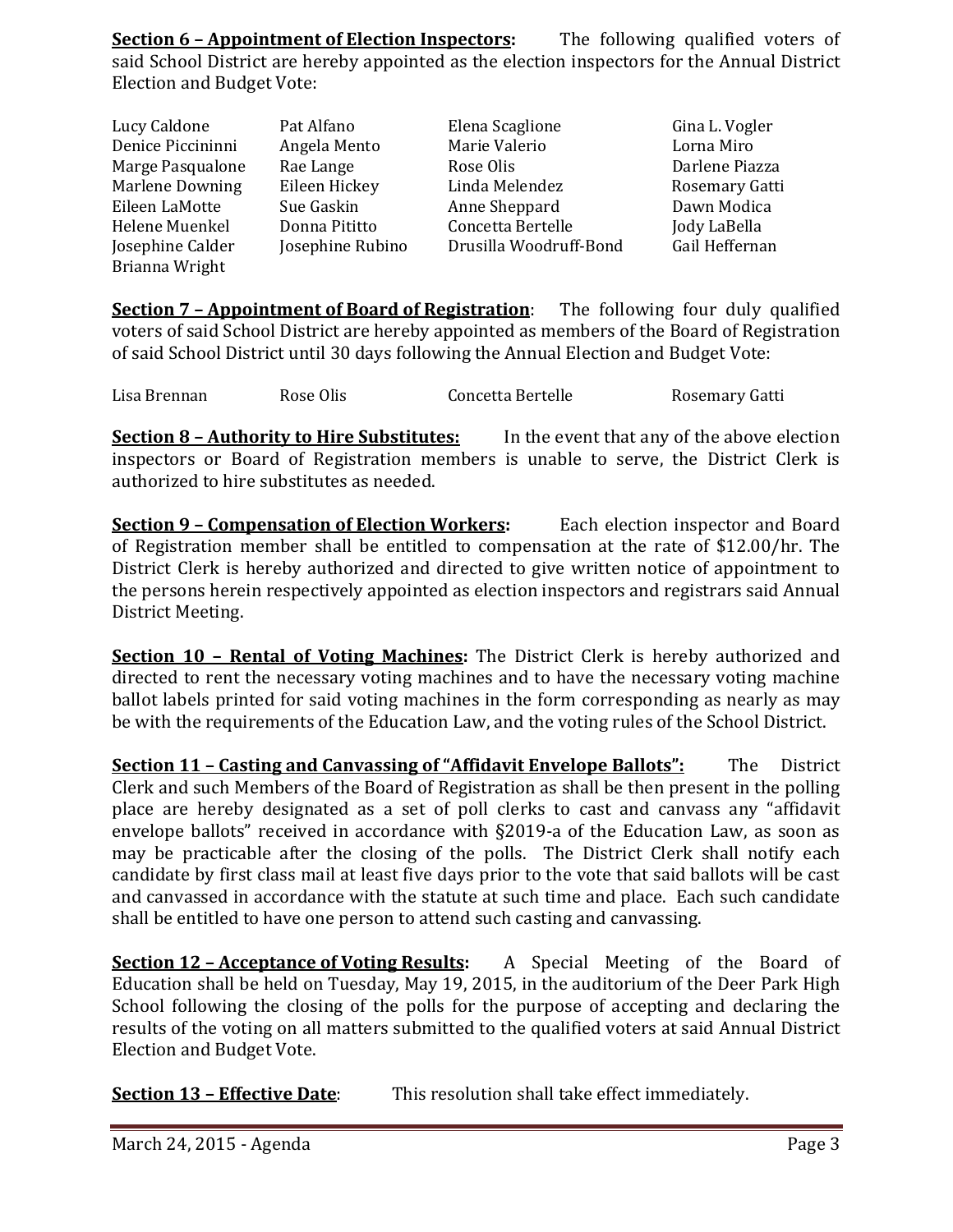# 2. **ACCEPTANCE OF MONETARY DONATIONS TO JFK & JQA**

*Recommend, that the Board of Education approve the following Resolution:*

**RESOLVED**, that the Board of Education accepts the following monetary donations to the below listed schools to be deposited into their respective accounts: 

- $\triangleright$  JFK Spirit Account \$62.2 Take Charge of Education
- ▶ JFK Spirit Account \$34.80 Great American Opportunities
- $\triangleright$  Robert Frost \$500.00 DMJ Service Station, Inc (purchase of a 3-d printer)
- ▶ District General Fund \$183.00 donation from a taxpayer

# **3. 2015/2016 CAPITAL IMPROVEMENT PROGRAM**

*Recommend, that the Board of Education approve the following Resolution:*

#### **State Environment Quality Review** Notice of Determination of Non-Significance

WHEREAS, the Board of Education of the **DEER PARK UFSD** is the lead agency under the State Environmental Quality Review Process for the purpose of required determinations respecting the proposed Capital Improvement Projects as follows:

#### **John F. Kennedy Intermediate School – Vinyl asbestos floor tile removal and installation of new VCT and cove base.**

WHEREAS, in 1995, amendments were made to the SEQRA Regulation (Part 617) to classify projects, which will be excluded from the requirements for the preparation of an Environmental Impact Statement (Type II Actions). The projects mentioned above are now classified as Type II Actions as determined by 6NYCRR§617.5 and 

WHEREAS, these projects fall under the following categories:

Routine Maintenance and Repair  $6NYCRR§617.5$  (c)(1): Maintenance or repair involving no substantial change in an existing facility.

Replace or Rehabilitation  $6NYCRR§617.5$  (c)(2): replacement or rehabilitation or reconstruction of a structure of a facility, in kind, on the same site, unless the work excess a threshold for a Type I action in 6NYCRR§617.4.

THEREFORE, as the lead agency for the SEQRA determination, all the above referenced projects fall under Categories "A" or "B" above. The procedure for Type II Actions, with regard to the SEQRA Process for Capital Projects noted above is "No Additional Required Action under 6NYCRR§617.5(a)".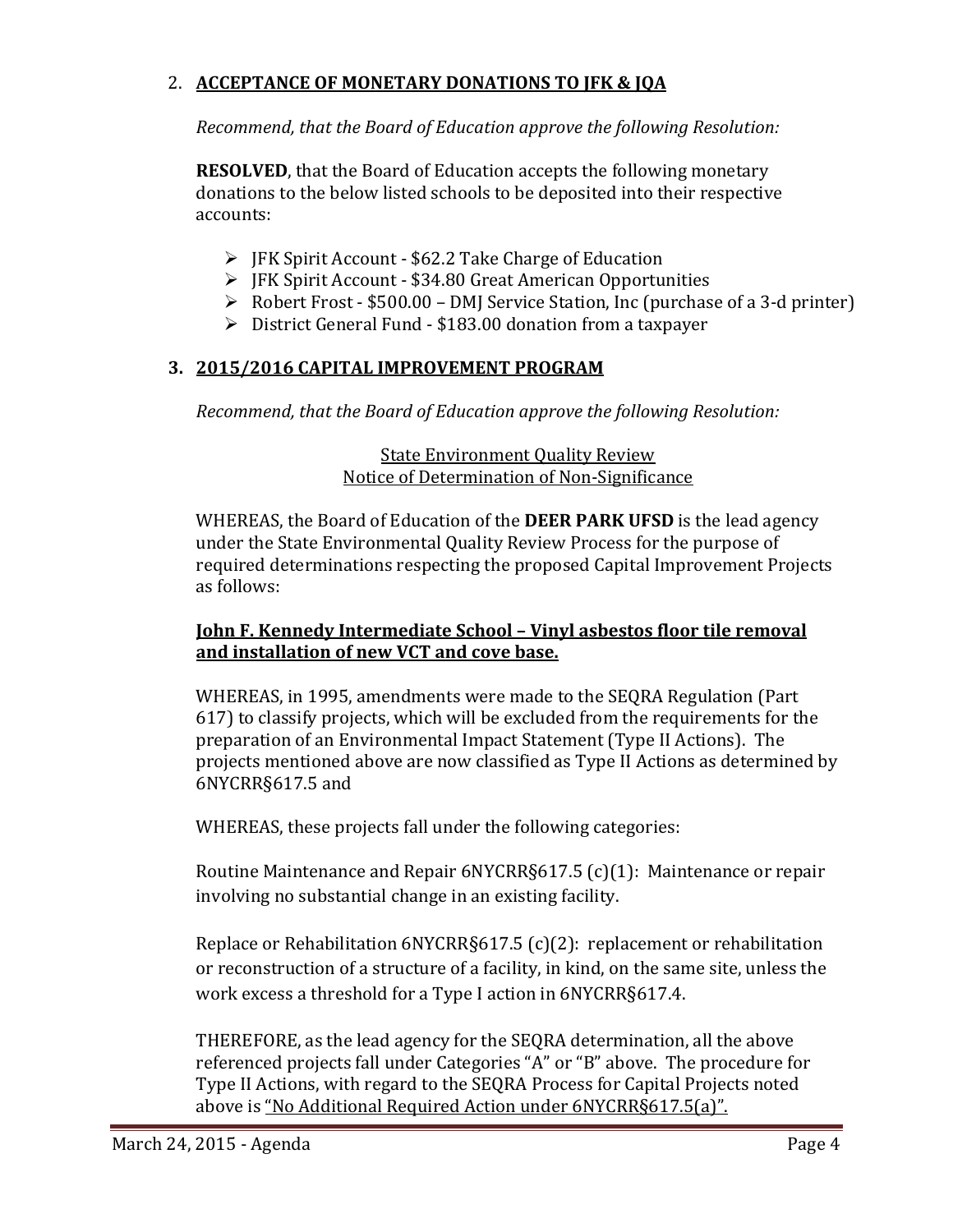# **4. FUND SURPLUS AGREEMENT AND RELEASE BETWEEN DEER PARK UFSD AND QUESTAR III**

*Recommend, that the Board of Education approve the following Resolution:*

This Fund Surplus Resolution Agreement And Release ("Agreement") is by and between the Deer Park CSD ("District"), 1881 Deer Park Avenue, Deer Park, NY 11729, and the Board of Cooperative Educational Services Rensselaer - Columbia - Greene Counties ("Questar III", which shall be defined to include Questar III's Board members, administrators, officers, employees, attorneys, agents, representatives, successors and assigns), 10 Empire State Boulevard, Castleton, NY 12033. The District and Questar III may be referred to collectively herein as the "Parties."

WHEREAS, Questar III retained D'Arcangelo & Co, LLP ("D'Arcangelo") to conduct an independent audit of the funds that Questar III has accrued for purposes of satisfying future liabilities for post-retirement and other post-employment benefits ("OPEB"); and

WHEREAS, D'Arcangelo issued an Agreed-Upon Procedures Report on July 21, 2014 (the "Report") which, among other things, confirmed the total balance of funds accrued by Questar III for OPEB purposes as of June 30, 2013 and, of that balance, amounts that could be returned to the component and non-component school districts who participated in the relevant programs conducted by Questar III ("Accrual Amount"); and

WHEREAS, the Questar III Board has adopted a plan by which the OPEB Accrual Amount will be returned to such component and non-component school districts (the "Plan"), utilizing the basis for return set forth in the Report, and

WHEREAS, the Plan has received approval from the State Education Department; and

WHEREAS, the Parties hereto wish to memorialize the terms by which the District will participate in the Plan;

NOW, THEREFORE, THE PARTIES HEREBY AGREED AS FOLLOWS:

1. Questar III will return to the District a total of \$1,654.58 (the "Payment Amount"), which by this Agreement shall be deemed to constitute the District's full and complete entitlement to its share of the OPEB Accrual Amount. The Payment Amount shall be returned over a period not to exceed five years as follows:

| <b>Year ending</b><br><b>June 30,</b>                                   | <b>OPEB Accruals Return</b><br>to be Credited to<br><b>Administrative Levy</b> | % of Total<br><b>Return to</b><br><b>District</b> |
|-------------------------------------------------------------------------|--------------------------------------------------------------------------------|---------------------------------------------------|
| 2016                                                                    | \$1,654.58                                                                     | 100                                               |
| <b>Total Return</b><br>of OPEB<br><b>Accruals to</b><br><b>District</b> | \$1,654.58                                                                     | 100                                               |

#### **District: Deer Park CSD**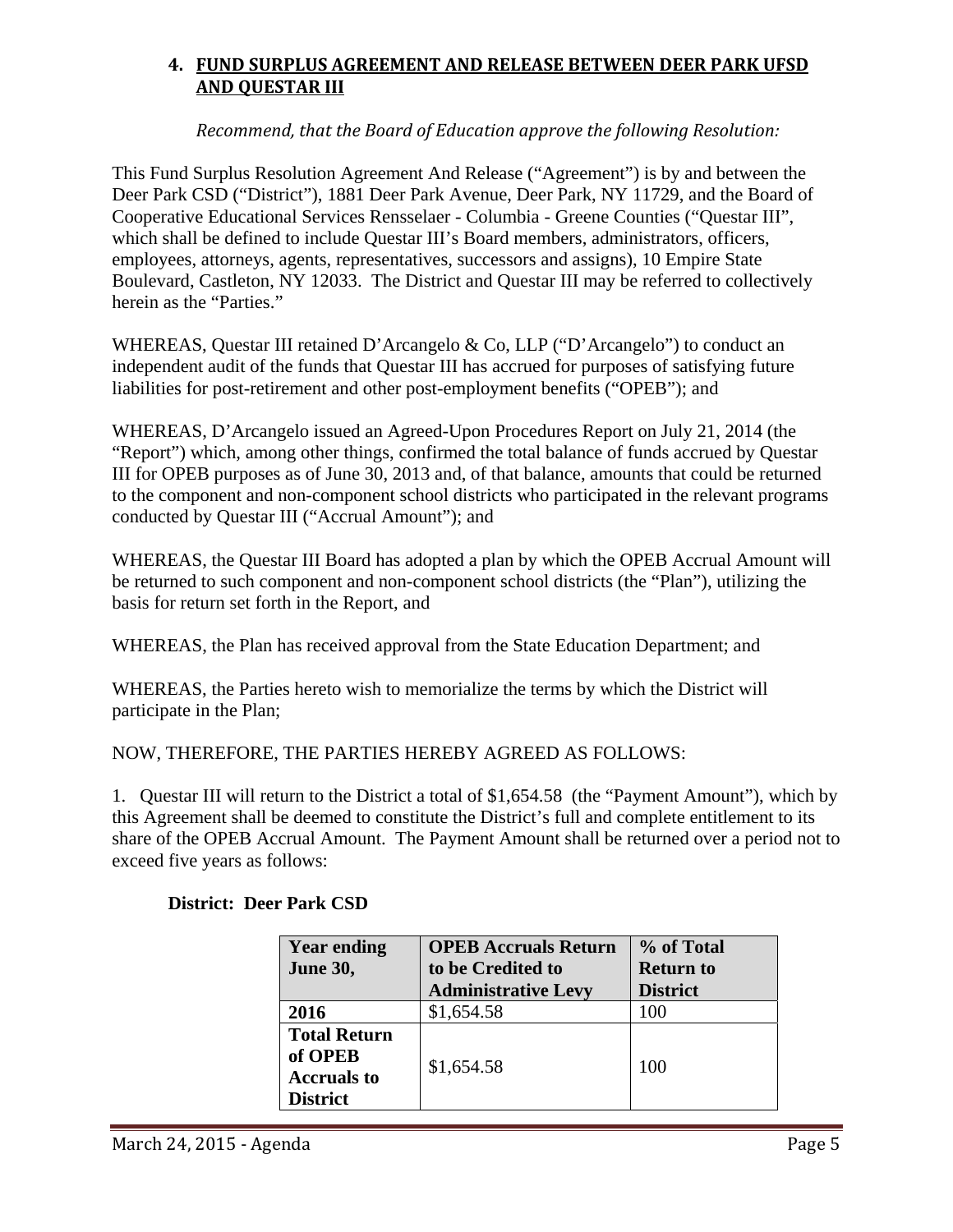The Payment Amount as set forth above shall be returned in the form of a credit against the amount that the District otherwise is required to contribute to Questar III for non-component district CoSer charges in each of the school years set forth in the Payment Schedule above. If the portion of the Payment Amount to be returned in any school year exceeds the amount that the District must otherwise remit to Questar III, the excess balance shall be added to the portion of the Payment Amount to be returned in the next subsequent school year pursuant to the above Payment Schedule. If any such excess balance remains after the final year of the Payment Schedule, the excess balance shall be credited against the District's required contribution to Questar III in the next subsequent school year, and any additional school years as may be necessary to fully return the Payment Amount to the District. In no case shall Questar III be required to return any portion of the Payment Amount in the form of a cash payment to the District, or in any other manner except as set forth herein.

2. The District hereby accepts the return of the Payment Amount, as set forth herein, as full and complete satisfaction of any claim or entitlement the District would otherwise have, by law, contract, equity or otherwise, to return of any portion of the Accrual Amount.

3. In consideration for the return of the Payment Amount as set forth herein, the District hereby releases and discharges Questar III from any and all obligations, claims or liabilities, of any nature, that relate to the Accrual Amount and/or Questar III's OPEB accruals up to the date of execution of this Agreement, and the District hereby agrees that it will not commence, maintain or cooperate with any action, proceeding or claim in law or equity, of any nature or in any forum, against Questar III in relation to the Accrual Amount and/or Questar III's OPEB accruals up to the date of execution of this Agreement, which shall include but not be limited to any action, proceeding or claim in law or equity, seeking to recover (a) any portion of the Accrual Amount beyond that which is set forth in this Agreement, or (b) any other payment or relief that relates in any way to the Accrual Amount and/or Questar III's OPEB accruals up to the date of execution of this Agreement.

4. The District agrees that presentation of this Agreement shall serve as the District's unqualified and irrevocable consent to discontinue with prejudice any action, proceeding or claim in law or equity, commenced or maintained by or on behalf of the District and/or its officers in violation of the terms of this Agreement.

5. The Parties affirm that this Agreement fully and completely sets forth the agreed upon resolution of any rights, entitlements or claims that the District may have in relation to the Accrual Amount, and that no other promises or agreements have been made or would be effective in relation to the Accrual Amount.

6. The District and Questar III hereby each respectively affirm that the execution of this Agreement has been authorized by action of its Board of Education.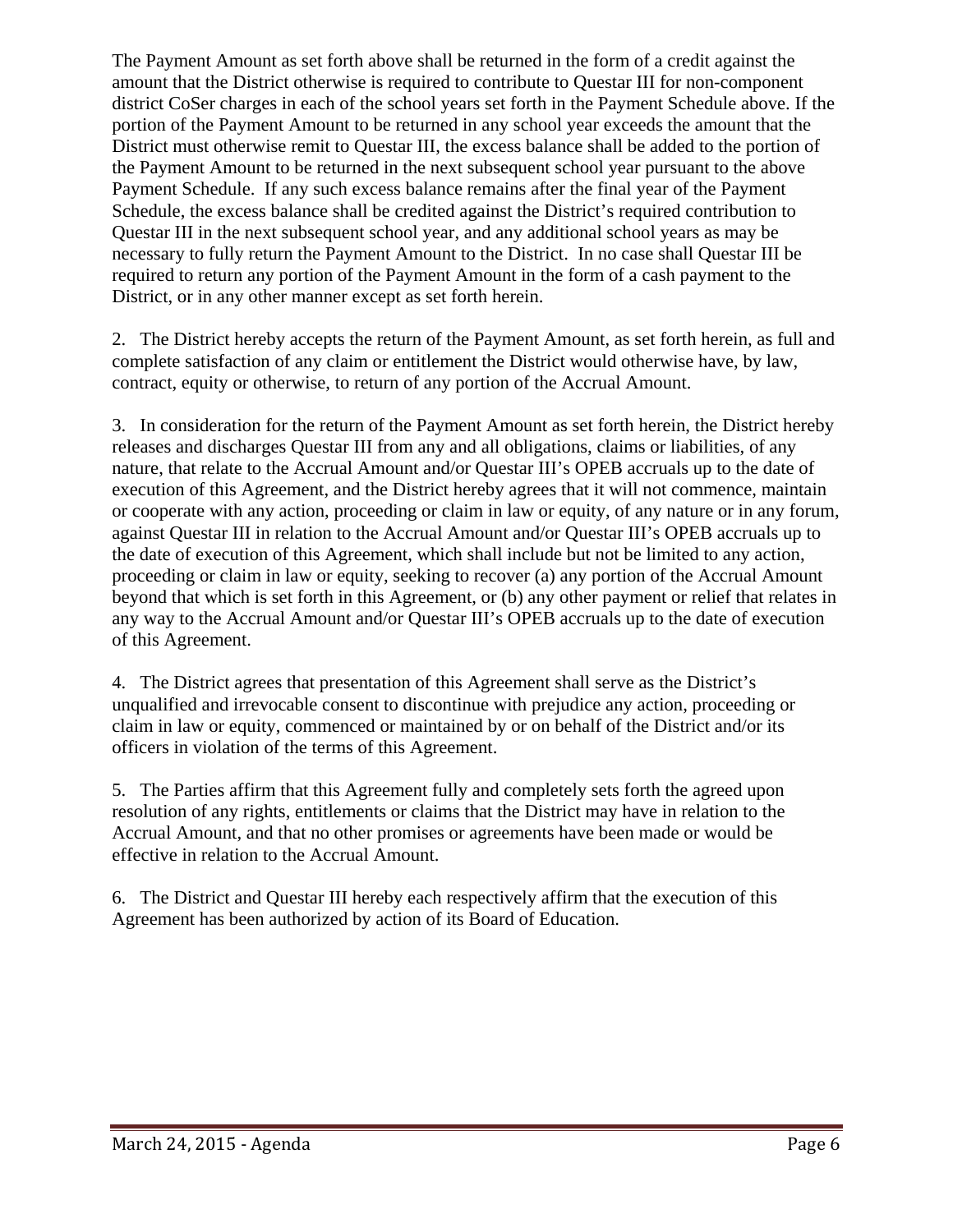#### **5. FIRST READING – POLICY #4326**

*Recommend, that the Board of Education approve the following Resolution:*

**RESOLVED**, that Board of Education approve revisions to the below noted policy: 

# **#4326 ‐ Programs for English Language Learners**

# VI. **APPROVAL OF SCHEDULES**

*Recommend, that the Board of Education approve the following schedules collectively:*

# **NON‐INSTRUCTIONAL**

# **SCHEDULE ‐‐ NN ‐‐APPOINTMENTS (Non‐Instructional)**

#### **Ina Corio**

May Moore School Position: School Attendance Aide Salary/Step: \$17,466 Step 1 Effective 3/16/2015 Salary prorated at \$6,404

# **Mary Winiarski**

 Transportation Position: Bus Driver Salary/Step: \$22.75/hr Effective  $3/9/2015$ From Substitute to Regular Driver

#### **SCHEDULE ‐‐ NNPS ‐‐PER DIEM SUBSTITUTES (Non‐Instructional)**

#### **Larry Hickam**

 Transportation Position: Substitute Bus Driver Salary/Step: \$21.50/hr Effective 3/25/2015

# **Tasheena Mason**

 Transportation Position: Substitute Bus Driver Salary/Step: \$21.50/hr Effective 3/25/2015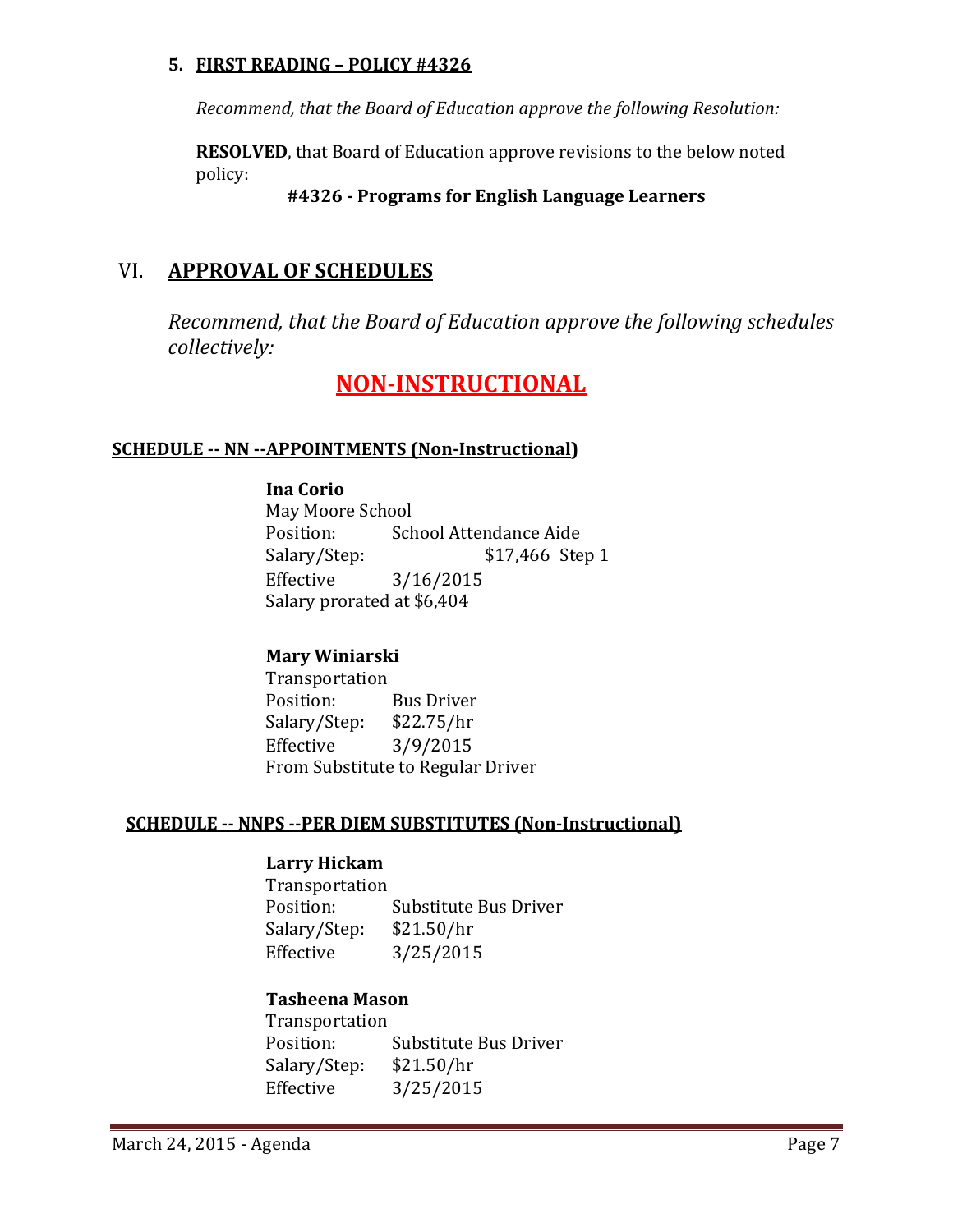#### **Katelynn Negri**

District Wide Position: Substitute Non-Instructional Teacher Aide Salary/Step: \$9.00/hour Effective 2/23/2015

#### **SCHEDULE ‐‐ OO ‐‐RESIGNATIONS / RETIREMENTS / REMOVALS / TERMINATIONS (Non‐ Instructional)**

#### **Richard Delia**

 Transportation Position: Bus Driver Salary/Step: Effective 3/12/2015 Resignation. No outstanding obligation to the district.

#### **Kelly Lewis**

District Wide Position: Substitute Aide Salary/Step: Effective 2/16/2015 Resignation. No outstanding obligation to the district.

#### **William McCarthy**

 Washington Position: Computer Technician Salary/Step: Effective 3/31/2015 Resignation for the purpose of RETIREMENT

#### **SCHEDULE ‐‐ QQ ‐‐LEAVES OF ABSENCE (Non‐Instructional)**

#### **Donna Curcio**

 Transportation Position: Bus Driver Salary/Step: Effective 3/9/2015 - 3/18/2015 3/9/15-3/11/15 Paid Medical LOA (FMLA) 3/12/15-3/18/15 Unpaid Medical LOA (FMLA)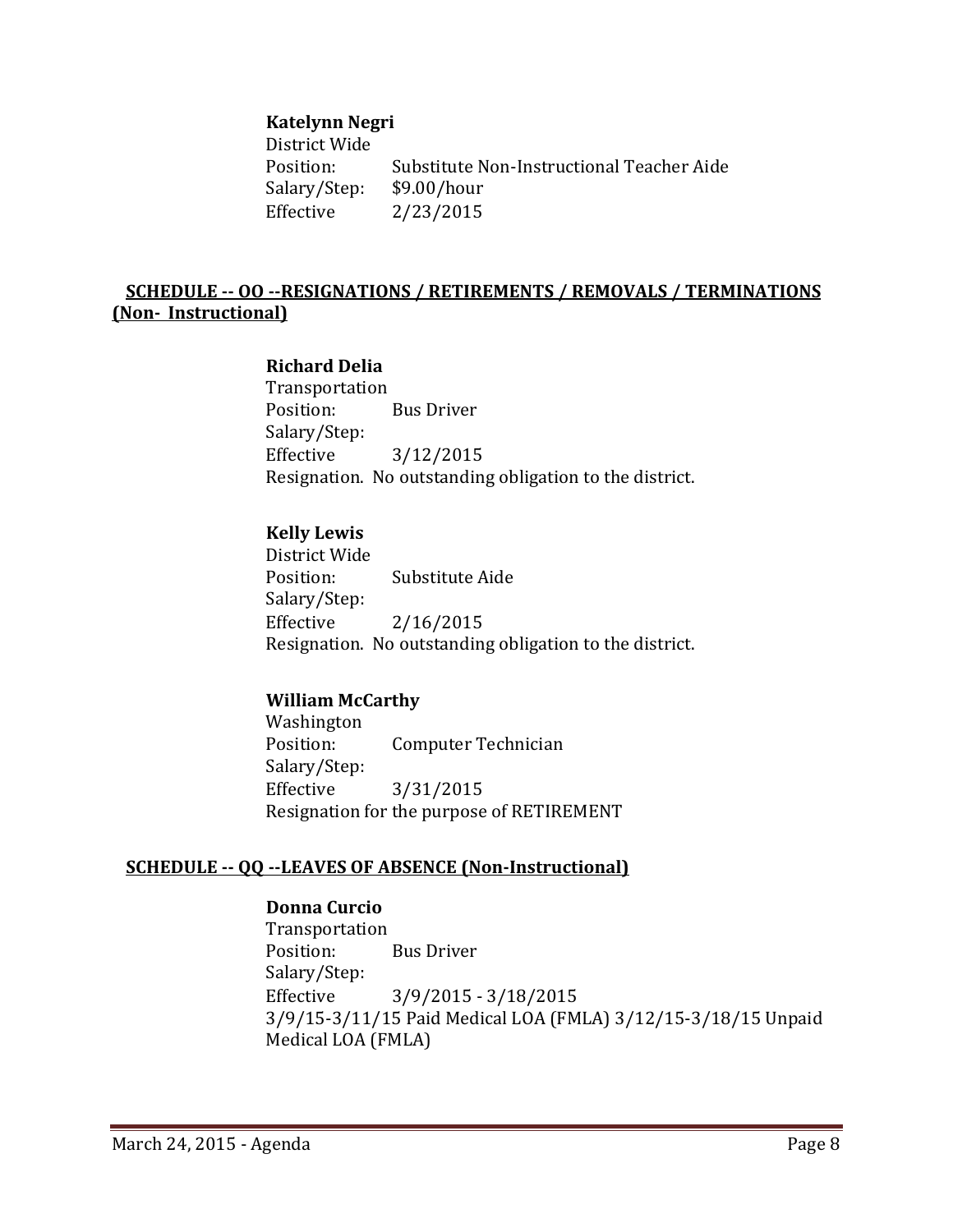#### **William Hamilton**

 Transportation Position: Bus Driver Salary/Step: Effective  $3/6/2015 - 4/12/2015$ Unpaid LOA (FMLA)

#### **Deborah Henry**

Robert Frost Middle School Position: Non-Instructional Teacher Aide Salary/Step: Effective 2/25/2015 - 2/25/2015 Extension of Unpaid Medical LOA

#### **Helene Horodnicki**

May Moore School Position: School Nurse Salary/Step: Effective  $4/21/2015 - 6/30/2015$ Extension of Paid Medical LOA

#### **Frank Patruno**

 Transportation Position: Bus Driver Salary/Step: Effective 2/28/2015 - 3/15/2015 Extension of Unpaid Medical LOA (FMLA)

# **Roselynn Reffi**

 Transportation Position: Bus Aide Salary/Step: Effective  $1/31/2015 - 2/13/2015$ CHANGE of DATES (returning early) Unpaid Medical LOA (FMLA)

# **Edward St. Bernard**

 Transportation Position: Bus Driver Salary/Step: Effective  $2/10/2015 - 3/10/2015$ Extension of Unpaid Medical LOA (FMLA)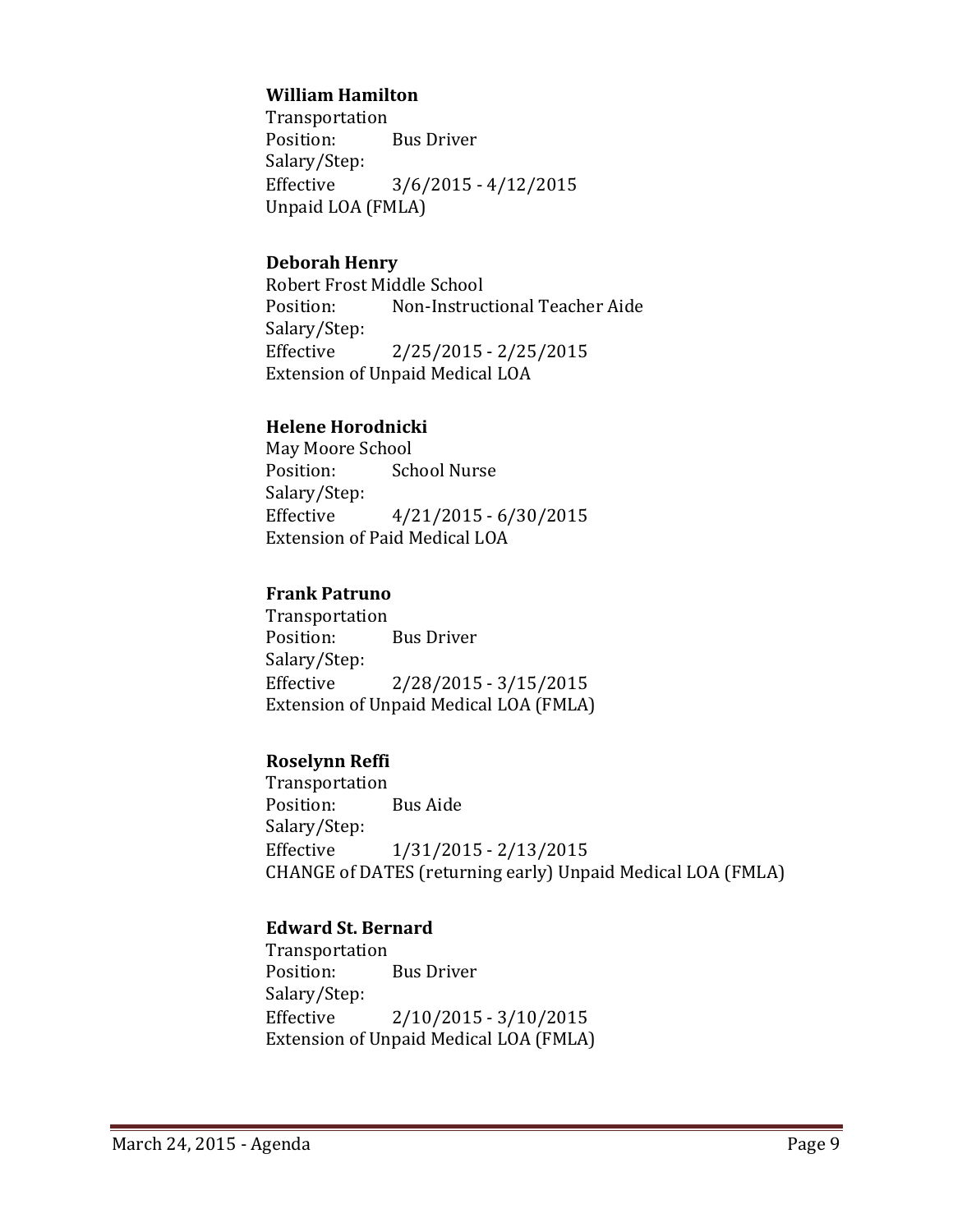#### **Paul Vultaggio**

 Memorial Position: Groundsman Salary/Step: Effective 2/17/2015 - 3/8/2015 Extension of Paid Medical LOA

# **INSTRUCTIONAL**

#### **SCHEDULE ‐‐ N ‐‐PROBATIONARY TEACHER (Instructional)**

#### **Ashley Lovett**

May Moore School Position: Probationary ESL Teacher Salary/Step: \$56,285 BA/Step 1 Effective  $9/1/2014 - 1/6/2017$ CHANGE OF TENURE DATE DUE TO PREVIOUS APPOINTMENT .7 MM/.3 JQA

#### **SCHEDULE ‐‐ NPS ‐‐PER DIEM SUBSTITUTES (Instructional)**

#### **Danielle Anzalone**

District Wide Position: Per-Diem Substitute Teacher/Substitute T.A. Salary/Step: \$110/70 per day Effective 3/18/2015 Certifications: Physics, Earth Science, General Science 7-12

# **Kevin Carroll**

District Wide Position: Per-Diem Substitute Teacher/Substitute T.A. Salary/Step: \$110/70 per day Effective 3/25/2015 Certification: Visual Arts

# **Travis Chuba**

District Wide Position: Per-Diem Substitute Teacher/Substitute T.A. Salary/Step: \$110/70 per day Effective 3/18/2015 Certification: Social Studies 7-12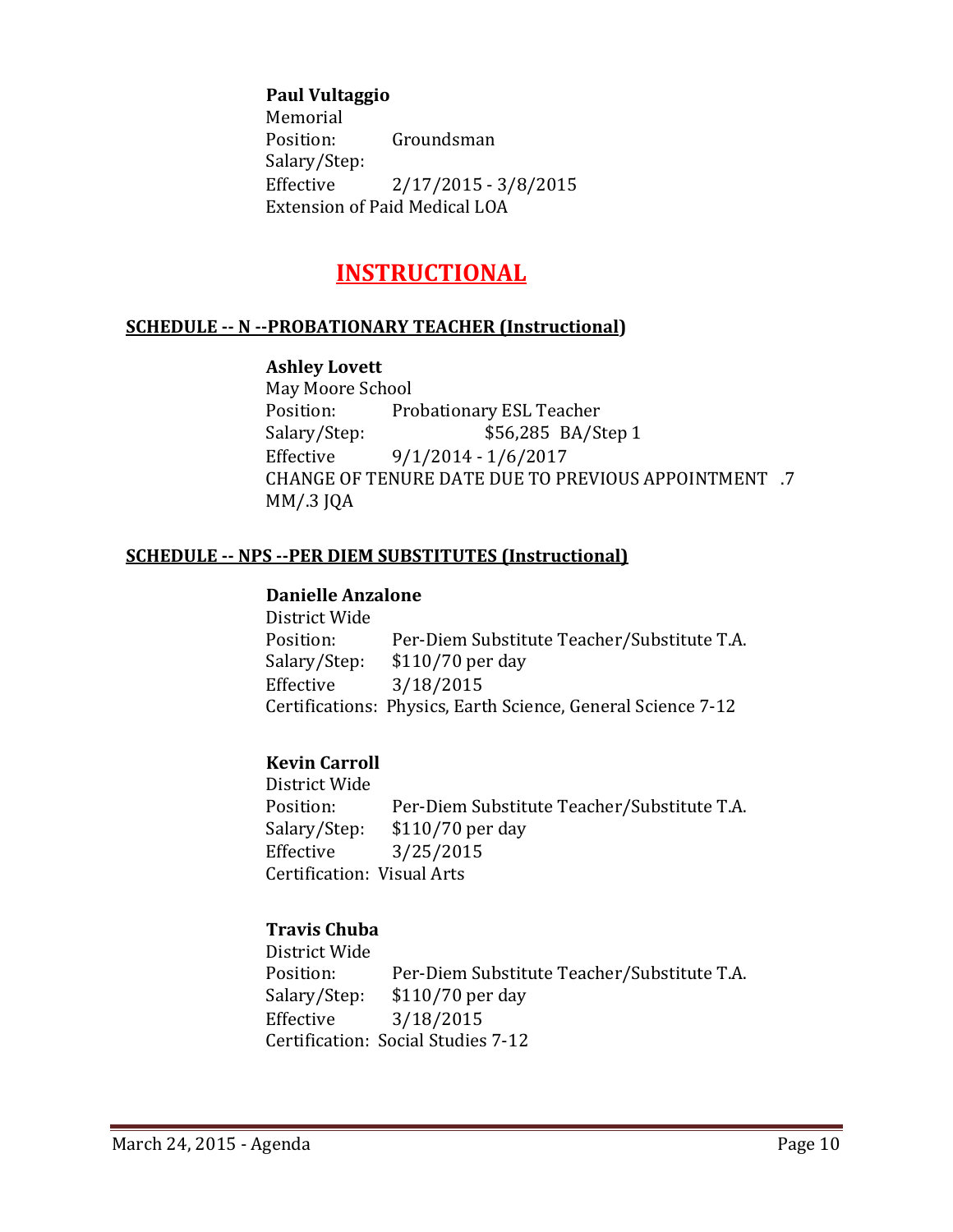# **Stephanie Clark**

District Wide Position: Per-Diem Substitute Teacher/Substitute T.A. Salary/Step: \$110/70 per day Effective 3/25/2015 Certification: Visual Arts

#### **Nicole Contrada**

District Wide Position: Per-Diem Substitute Teacher/Substitute T.A. Salary/Step: \$110/70 per day Effective 3/18/2015 Certification: Math 7-12

#### **Anne Marie Donnelly‐Florio**

District Wide Position: Per-Diem Substitute Teacher/Substitute T.A. Salary/Step: \$110/70 per day Effective 3/18/2015 Certification: ELA 7-12

#### **Ryan Fatscher**

District Wide Position: Per-Diem Substitute Teacher/Substitute T.A. Salary/Step: \$110/70 per day Effective 3/18/2015 Certification: Social Studies 7-12

# **John Fickes**

District Wide Position: Per-Diem Substitute Teacher/Substitute T.A. Salary/Step: \$110/70 per day Effective 3/18/2015 Certification: Childhood Ed 1-6

#### **Chrysa Karagiannis**

District Wide Position: Per-Diem Substitute Teacher/Substitute T.A. Salary/Step: \$110/70 per day Effective 3/18/2015 Certification: ELA 7-12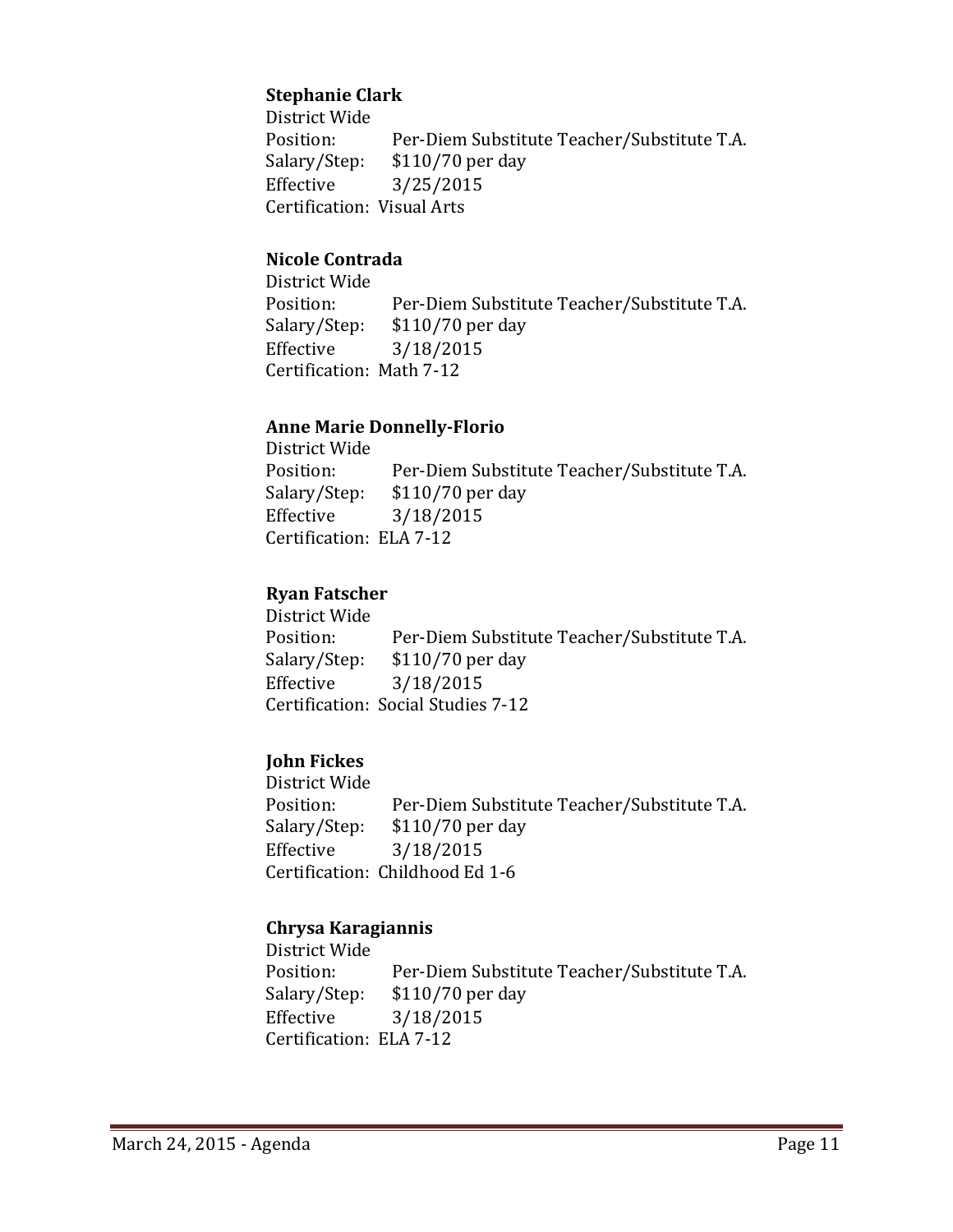# **Mia LaFata**

District Wide Position: Per-Diem Substitute Teacher/Substitute T.A. Salary/Step: \$110/70 per day Effective 3/18/2015 Certification: Math 7-12

#### **Brian Loeffler**

District Wide Position: Per-Diem Substitute Teacher/Substitute T.A. Salary/Step: \$110/70 per day Effective 3/18/2015 Certification: Physical Education

#### **Megan Martin**

District Wide Position: Per-Diem Substitute Teacher/Substitute T.A. Salary/Step: \$110/70 per day Effective 3/18/2015 Certification: ELA 7-12

#### **Theresa Meyer‐Kurka**

District Wide Position: Per-Diem Substitute Teacher/Substitute T.A. Salary/Step: \$110/70 per day Effective 3/18/2015 Certification: Visual Arts

# **Lauren Snider**

District Wide Position: Per-Diem Substitute Teacher/Substitute T.A. Salary/Step: \$110/70 per day Effective 3/18/2015 Certification: Visual Arts

#### **Sharon Stamile**

District Wide Position: Per-Diem Substitute Teacher/Substitute T.A. Salary/Step: \$110/70 per day Effective 3/31/2015 Certification: Social Studies 7-12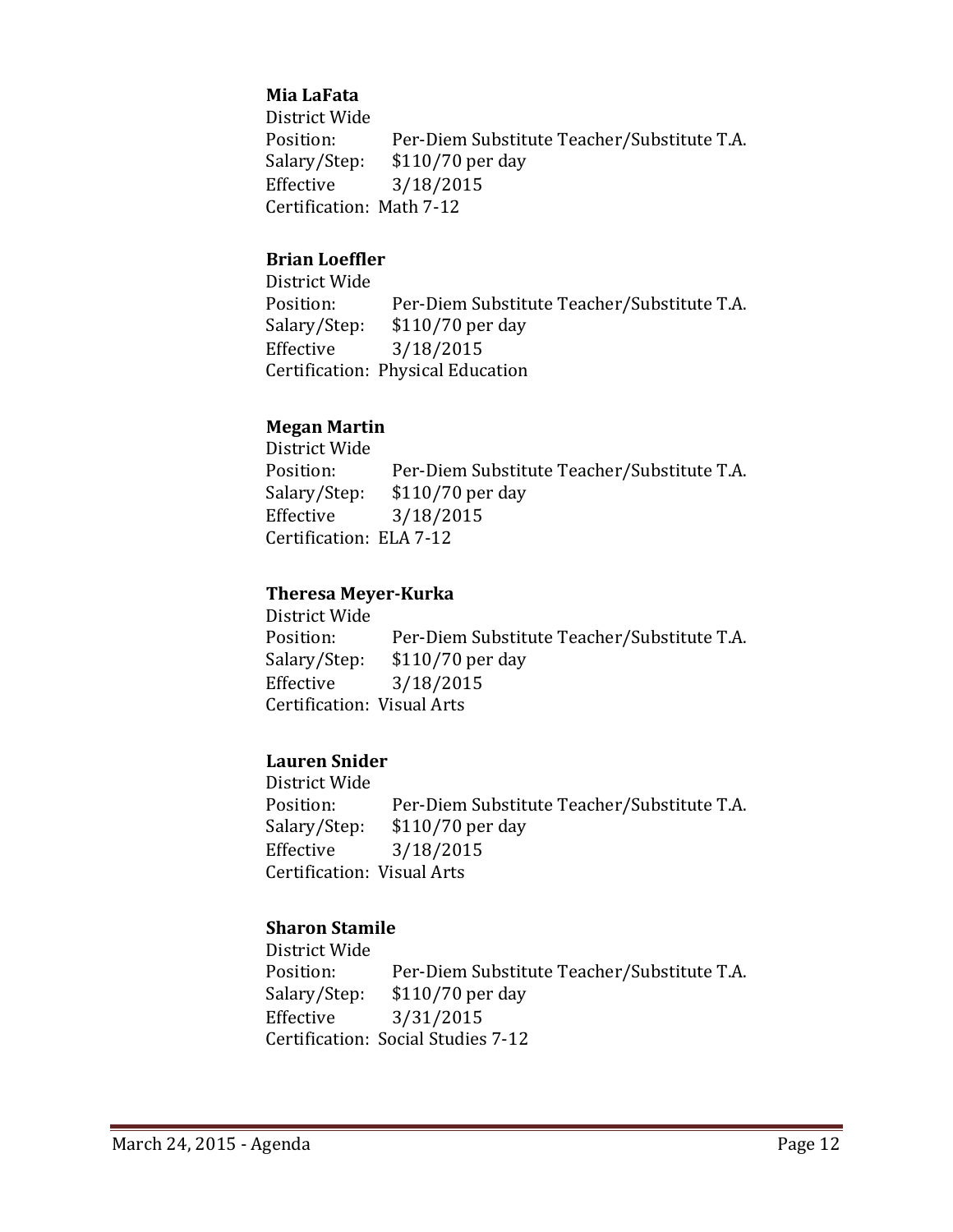#### **SCHEDULE ‐‐ NS ‐‐PERMANENT SUBSTITUTES (Instructional)**

#### **Andrew Alderman**

Robert Frost Middle School Position: Permanent Substitute Teacher Salary/Step: \$125/day Effective 3/23/2015 - 5/31/2015

### **Jennifer Farrell**

John F Kennedy Intermediate School Position: Permanent Substitute Teacher Salary/Step: \$125/day Effective  $11/1/2014 - 4/27/2015$ 

#### **Megan Martin**

Robert Frost Middle School Position: Permanent Substitute Teacher Salary/Step: \$125/day Effective  $3/16/2015 - 5/31/2015$ 

#### **John Minall**

Deer Park High School Position: Permanent Substitute Teacher Salary/Step: \$125/day Effective  $3/6/2015 - 5/31/2015$ 

# **Peter Ozechowski**

Deer Park High School Position: Permanent Substitute Salary/Step: \$125/day Effective  $3/6/2015 - 5/31/2015$ 

# **SCHEDULE ‐‐ O ‐‐RESIGNATIONS / RETIREMENTS / REMOVALS / TERMINATIONS (Instructional)**

#### **Peggy Gallagher**

District Wide Position: Substitute Teacher (Summer School Librarian) Salary/Step: Effective 3/8/2015 Resignation. No outstanding obligation to the district.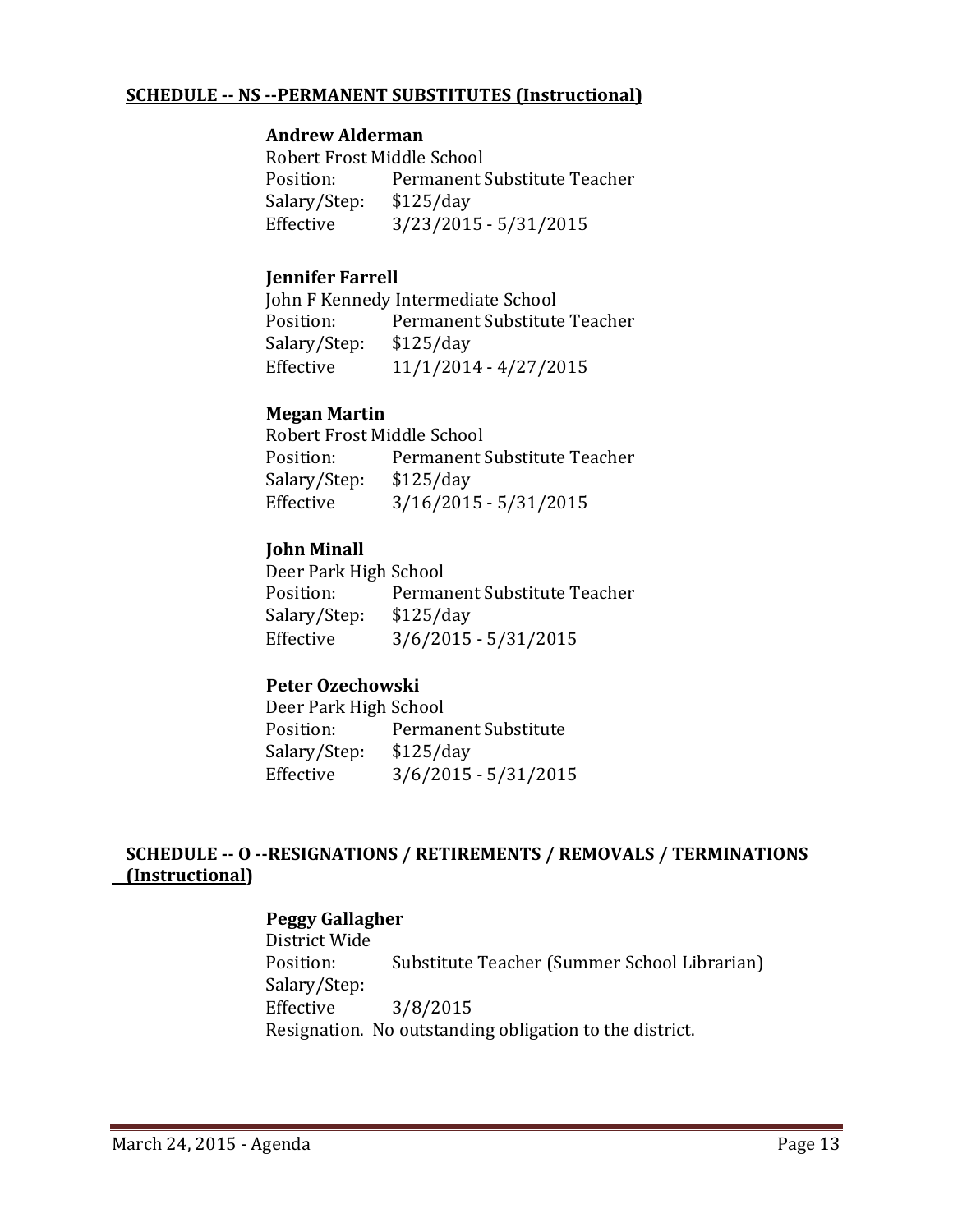#### **Lisa Laing**

District Wide Position: Per‐Diem Substitute Teacher Salary/Step: Effective 3/20/2015 Removal from substitute list. No outstanding obligation to the district.

#### **Tyler Ray**

Robert Frost Middle School Position: Permanent/Per-Diem Substitute Teacher Salary/Step: Effective 3/25/2015 Resignation. No outstanding obligation to the district.

#### **Brittani Schwartz**

Robert Frost Middle School Position: Permanent /Per-Diem Substitute Teacher Salary/Step: Effective 3/9/2015 Resignation. No outstanding obligation to the district.

#### **SCHEDULE ‐‐ Q ‐‐LEAVES OF ABSENCE (Instructional)**

#### **Katherine Alvich**

Deer Park High School Position: Guidance Counselor Salary/Step: Effective  $12/29/2014 - 3/6/2015$ Change of dates (returning early)

#### **Megan Boccard**

May Moore School Position: ESL Teacher Salary/Step: Effective 5/26/2015 - 6/30/2015 Paid Maternity LOA (FMLA)

# **Darrel Clark**

John F Kennedy Intermediate School Position: Teaching Assistant Salary/Step: Effective  $4/13/2015 - 4/22/2015$ Unpaid LOA (FMLA)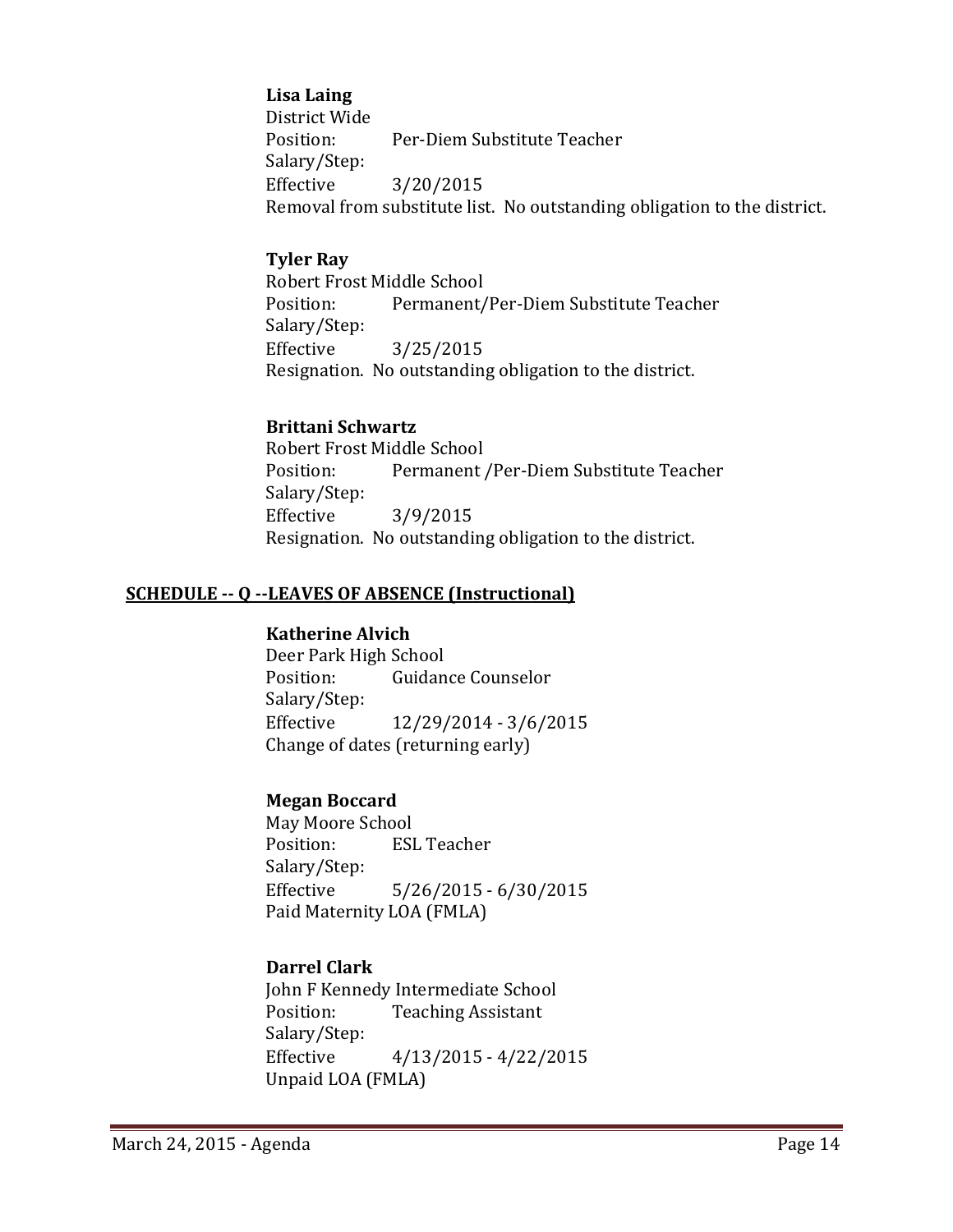#### **Carole DiPietrantonio**

Robert Frost Middle School Position: Special Education Teacher Salary/Step: Effective 2/23/2015 - 3/20/2015 Extension of Workers Comp

#### **Ardis Gerrie**

May Moore School Position: Elementary Teacher Salary/Step: Effective 2/28/2015 - 4/27/2015 2/28/15-3/27/15 Paid Maternity LOA (FMLA) 3/28/15-4/27/15 Paid Medical LOA

#### **Barbara Goemans**

May Moore School Position: Teaching Assistant Salary/Step: Effective  $3/3/2015 - 3/25/2015$ 3/3/15-3/6/15 Paid Medical LOA (FMLA) 3/7/15-3/25/15 Unpaid Medical LOA (FMLA)

#### **Jane Hamilton**

John F Kennedy Intermediate School Position: Teaching Assistant Salary/Step: Effective  $3/6/2015 - 4/12/2015$ Extension of Unpaid Medical LOA (FMLA)

#### **Marie Marck**

John F Kennedy Intermediate School Position: Elementary Teacher Salary/Step: Effective  $4/22/2015 - 5/4/2015$ Paid Medical LOA (FMLA)

# **Audrey Schulter**

John F Kennedy Intermediate School Position: Elementary Teacher Salary/Step: Effective 2/23/2015 - 3/4/2015 Extension of Paid Medical LOA (FMLA)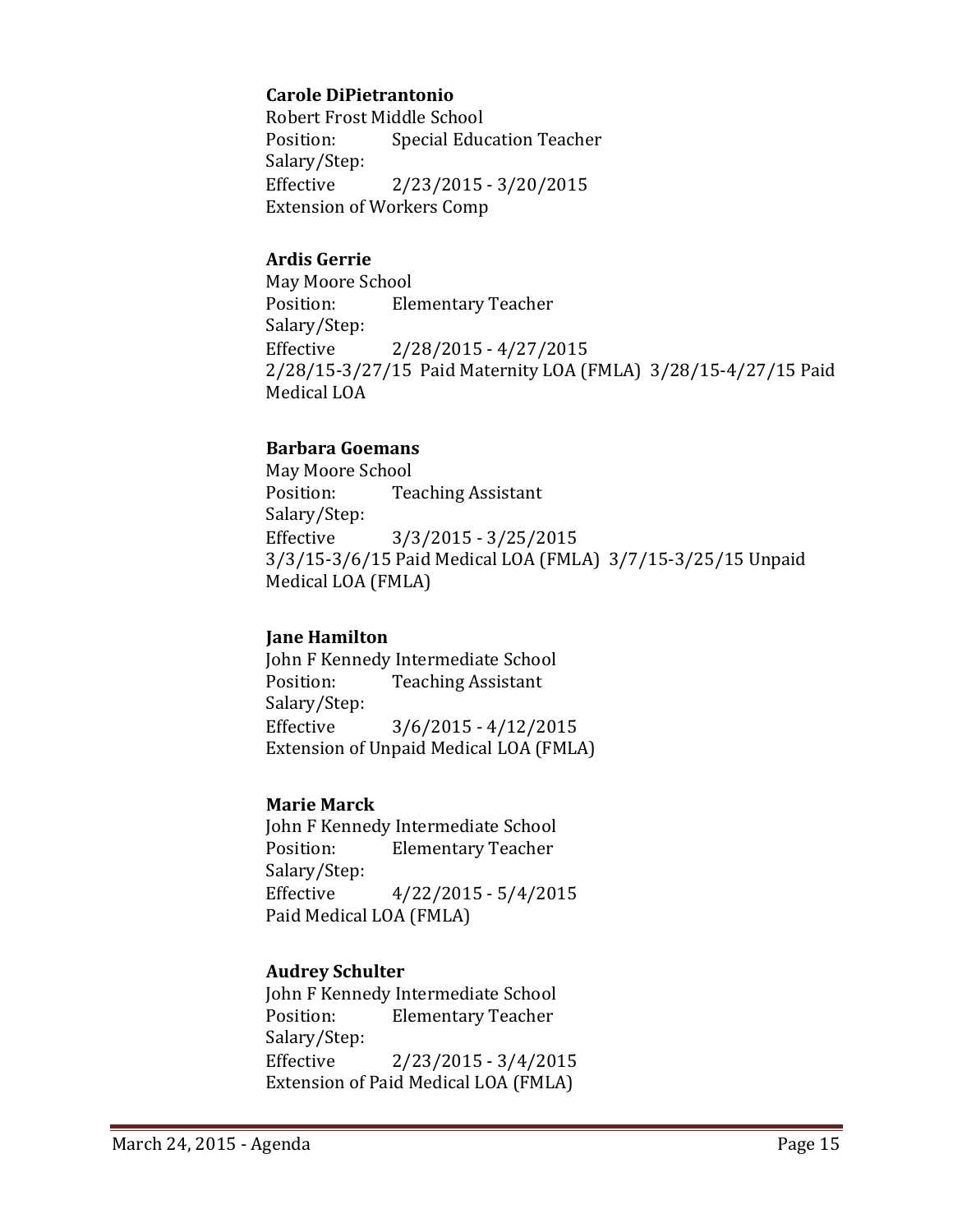#### **Melissa Troffa**

Deer Park High School Position: Math Teacher Salary/Step: Effective  $1/31/2015 - 2/22/2015$ Change of dates (returning early) 1/31/15-2/22/15 Paid Medical LOA (FMLA)

#### **Suzanne Wright**

John F Kennedy Intermediate School Position: Teaching Assistant Salary/Step: Effective 2/12/2015 - 3/18/2015 Paid Medical LOA (FMLA)

#### **Keri Zuk**

John F Kennedy Intermediate School Position: Physical Education Teacher Salary/Step: Effective  $5/26/2015 - 6/30/2015$ Paid Maternity LOA (FMLA)

#### **SCHEDULE ‐‐ TR ‐‐TRANSFERS (Instructional)**

#### **Michelle Fariello**

May Moore School Position: Permanent Substitute Salary/Step: Effective  $3/14/2015 - 4/27/2015$ Extension of transfer at May Moore

#### **Kelly Intartaglia**

John Quincy Adams School Position: Teaching Assistant Salary/Step: Effective 2/27/2015 Transfer from RF to JQA due to new student in self contained classroom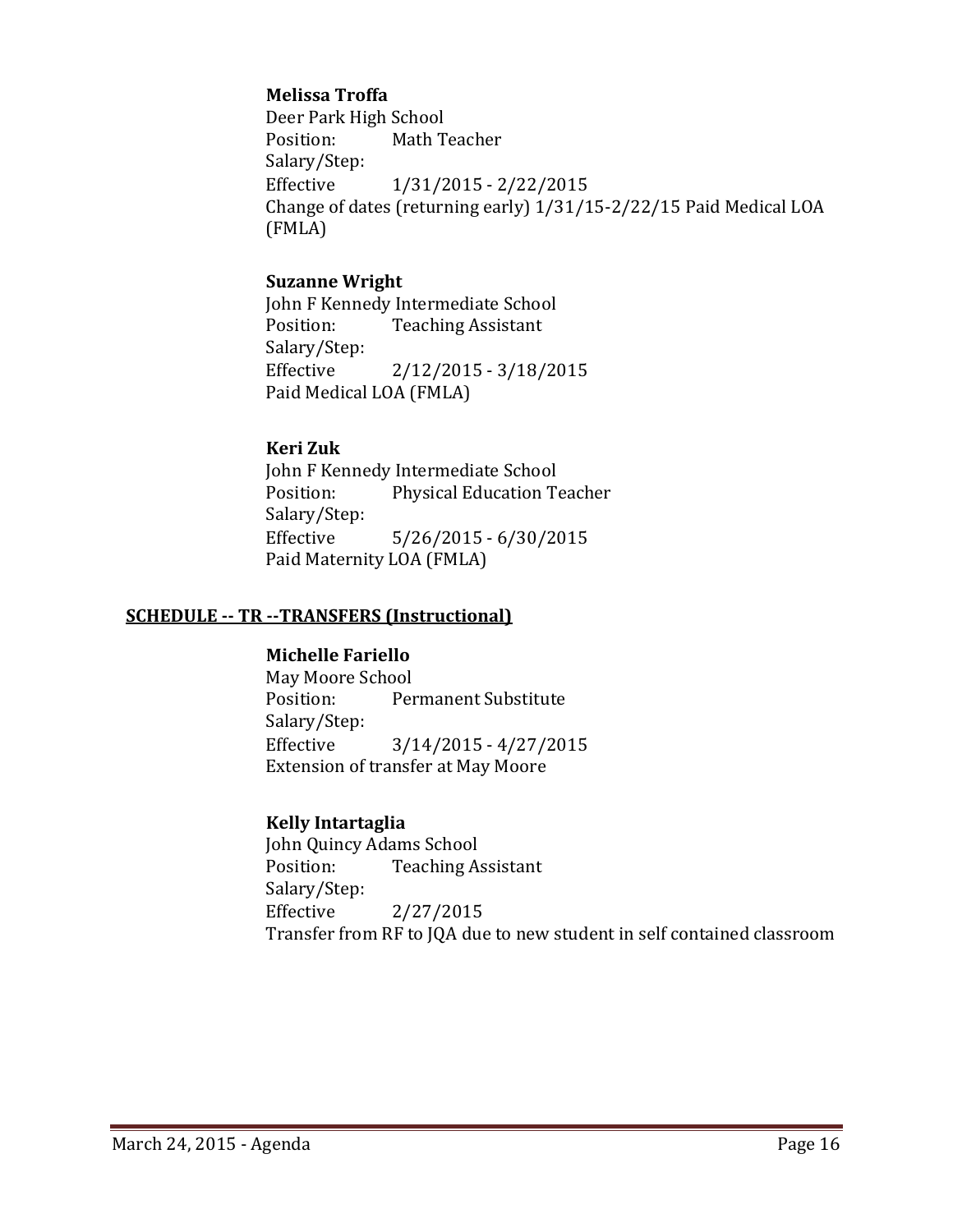#### **SCHEDULE ‐‐ TTPA ‐‐TEMPORARY ASSIGNMENT (Instructional)**

#### **David DePrima**

District Wide Position: ABA Home Provider Salary/Step: \$25/hour Effective 3/9/2015 - 6/30/2015

#### **Brian Derschowitz**

Deer Park High School Position: **JV** Head Baseball Coach Salary/Step: \$4,106.69 8.5 units/Step 1 Effective 3/9/2015 - 6/13/2015

#### **Daniel Ferguson**

Deer Park High School Position: Head Varsity Football Coach Salary/Step:  $$8,601.53$  13.5 Units/Step 5+ Effective 8/17/2015 - 11/29/2015

#### **Paul Slackman**

| Deer Park High School |                                   |                   |
|-----------------------|-----------------------------------|-------------------|
| Position:             | Boys Spring Track Assistant Coach |                   |
| Salary/Step:          | \$5,325.76                        | 8.5 Units/Step 5+ |
| Effective             | $3/19/2015 - 6/13/2015$           |                   |

# **SCHEDULE 15/BP‐762 – SCHEDULE OF BILLS PAYABLE**

| General*        | # 32                 | 2/28/2015 | \$839,255.63   |
|-----------------|----------------------|-----------|----------------|
| General*        | # 34                 | 3/31/2015 | \$420,721.27   |
| Federal*        | #19                  | 3/31/2015 | \$53,846.57    |
| School Lunch*   | #15                  | 3/31/2015 | \$5,632.00     |
| Trust & Agency* | # 8                  | 2/28/2015 | \$2,148,435.93 |
| WORKERS' COMP.* | Daily Check Register | 2/13/2015 | \$1,365.25     |
| WORKERS' COMP.* | Daily Check Register | 2/18/2015 | \$9,518.38     |
| WORKERS' COMP.* | Daily Check Register | 2/24/2015 | \$1,893.40     |
| WORKERS' COMP.* | Daily Check Register | 2/27/2015 | \$9,138.93     |
| WORKERS' COMP.* | Daily Check Register | 3/4/2015  | \$9,518.38     |
| General         | #37                  | 3/31/2015 | \$2,590,261.33 |
| General         | #38                  | 3/31/2015 | \$161,899.00   |
| Federal         | #20                  | 3/31/2015 | \$72,230.13    |
| School Lunch    | #16                  | 3/31/2015 | \$123,692.43   |
| WORKERS' COMP.  | Daily Check Register | 3/6/2015  | \$2,547.50     |
| WORKERS' COMP.  | Daily Check Register | 3/10/2015 | \$55,002.10    |
| WORKERS' COMP.  | Daily Check Register | 3/13/2015 | \$1,746.06     |
|                 |                      |           |                |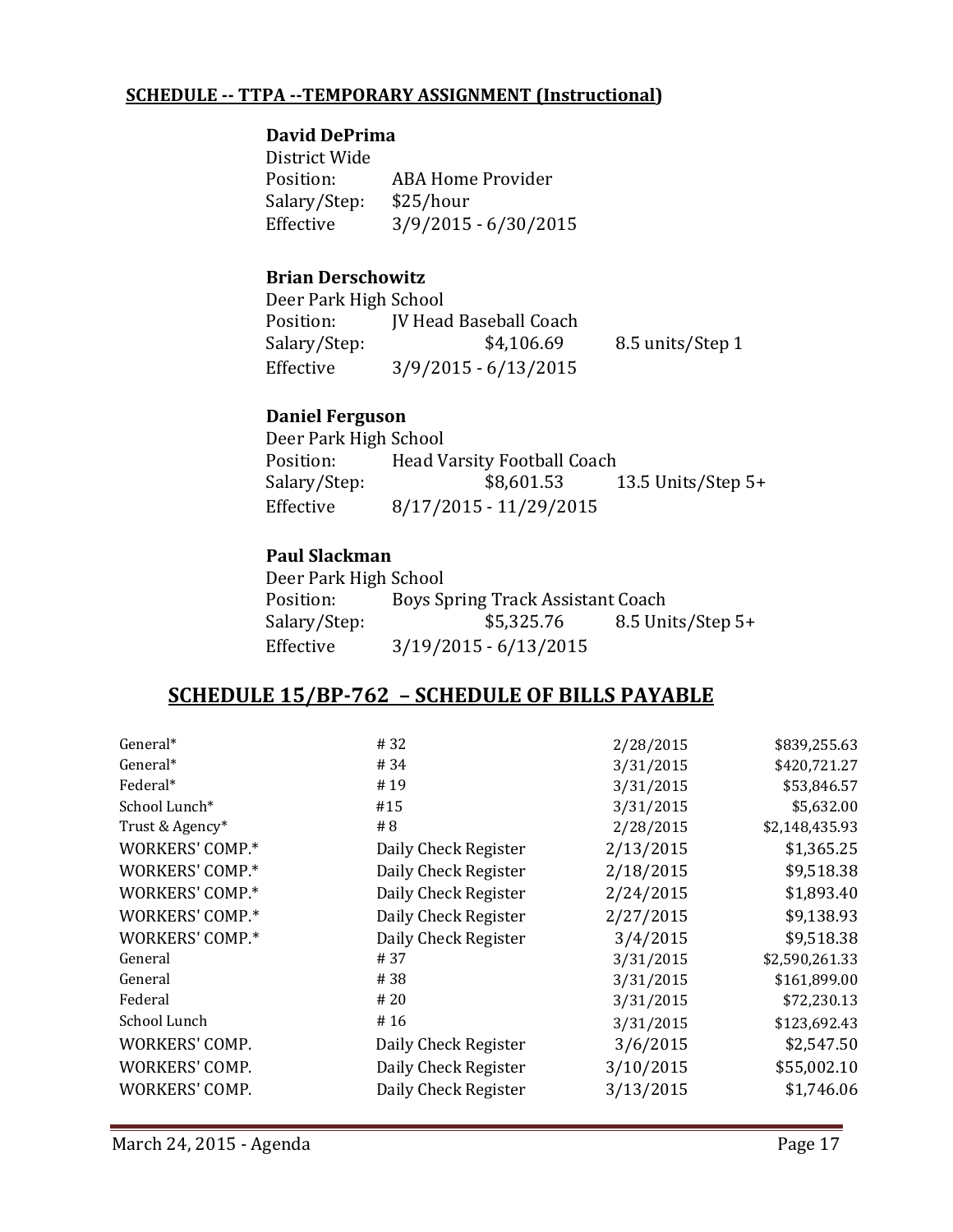# **SCHEDULE B15‐D‐003 – Drivers Education In‐Car Instruction**

Bids for Bid # BDP15-003, Driver Education In-Car Instruction were received and opened at 11:00 A.M. on Thursday, March 12, 2015.

Bids were advertised in Newsday. Forms and specifications were processed in accordance with Section 103 of the General Municipal Law and bids were solicited on the Empire State Purchasing Group website at www.EmpireStateBidSystem.com.

Bids were received from the following vendor:

Fitzgerald's Driving School, Inc.

Present at bid opening: Lauren von Ende, Purchasing Agent and Linda Melendez, Recorder. Vendor present at bid opening: Karen Albanese, Fitzgerald's Driving School, Inc..

It is recommended that the bid be awarded to the following vendor as the lowest responsible bidder meeting specifications :

Fitzgerald's Driving School, Inc. \$259.00 per semester per student

# **SCHEDULE 15‐E‐383 ‐ EXPLANATION OF BUDGETARY TRANSFERS**

**#T10, 11** 

# **SCHEDULES 15‐F‐265, 266 ‐ CONTRACT REPORTS**

**SCHEDULE 3‐H‐15 – HOME TEACHING (regular & S/E)**  (confidential) 

**SCHEDULE 3‐S‐15 – SPECIAL TRANSPORTATION**  (confidential)

# **SCHEDULE 3‐SE‐15 ‐ COMMITTEE RECOMMENDATIONS** (confidential)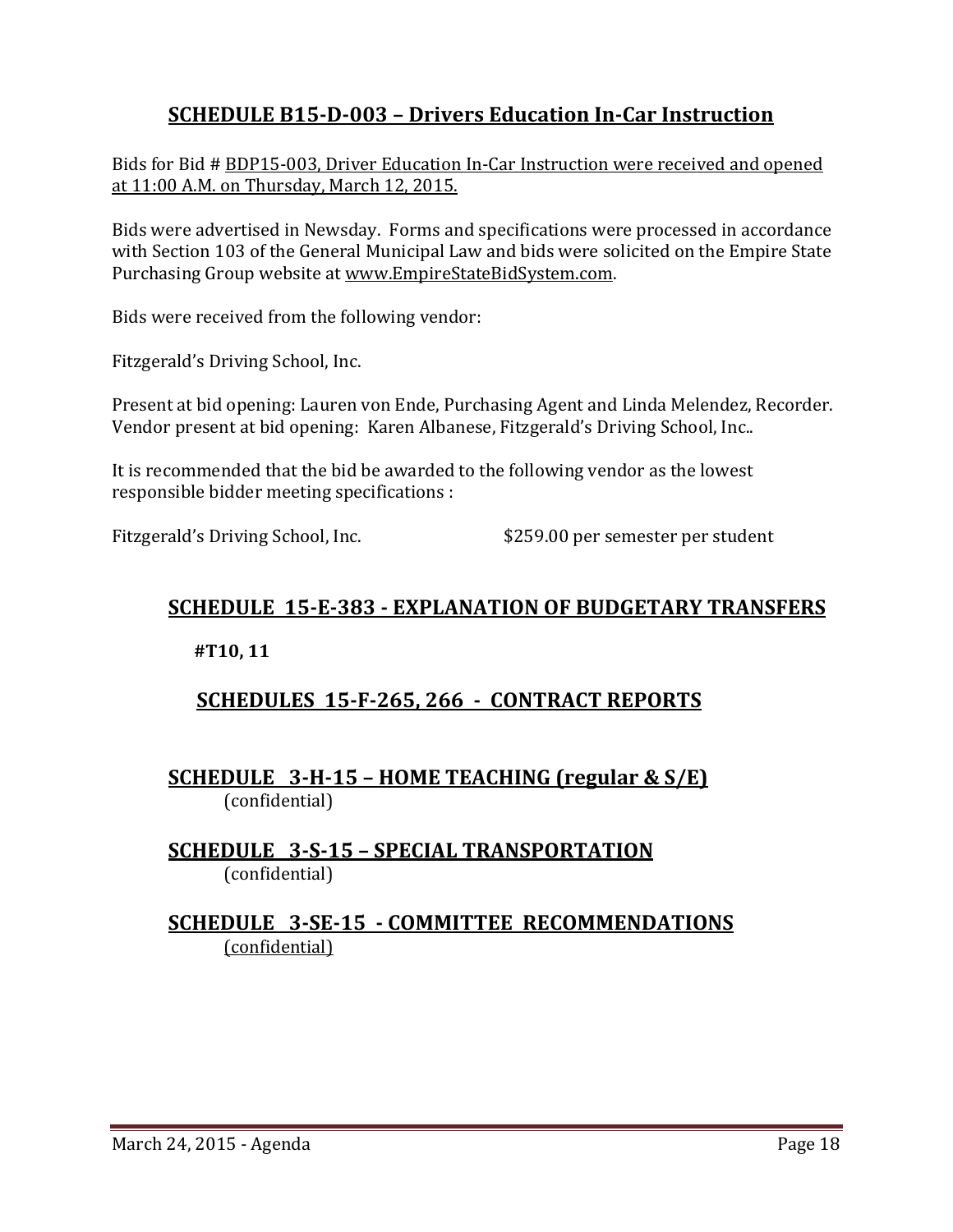# VII. **RECEIPT OF SCHEDULES**

*Recommend that the Board of Education approve the following receipt of schedules collectively:*

# **SCHEDULE 15‐A‐430 ‐ TREASURERS REPORT**

| <b>Statement of Revenues -</b> | General Fund -<br>Federal Fund -<br>School Lunch Fund | February<br>February<br>February |
|--------------------------------|-------------------------------------------------------|----------------------------------|
| Treasurer's Report             | February                                              |                                  |
| Cash Flow -                    | February                                              |                                  |
| Claims Audit Report -          | February 1, 2015 - February 28, 2015                  |                                  |

# **SCHEDULE 15‐B‐760 ‐ APPROPRIATION BUDGET STATUS REPORT**

| <b>Appropriation Budget Status Report</b> | General Fund -<br>Capital Fund (Regular/Bond) -<br>School Lunch Fund<br>Federal Fund - | February<br>February<br>February<br>February |
|-------------------------------------------|----------------------------------------------------------------------------------------|----------------------------------------------|
| Extra-Classroom Activities Funds          | High School -<br>Robert Frost -                                                        | February<br>February                         |
| Trial Balance                             | General Fund                                                                           |                                              |
| July/February                             | Workers' Comp. & Unemployment                                                          |                                              |
|                                           | Federal Fund                                                                           |                                              |
|                                           | Capital Projects                                                                       |                                              |
|                                           | Trust & Agency                                                                         |                                              |
|                                           | Private Purpose Trust                                                                  |                                              |
|                                           | <b>Flexible Benefits</b>                                                               |                                              |
|                                           | School Lunch Fund                                                                      |                                              |